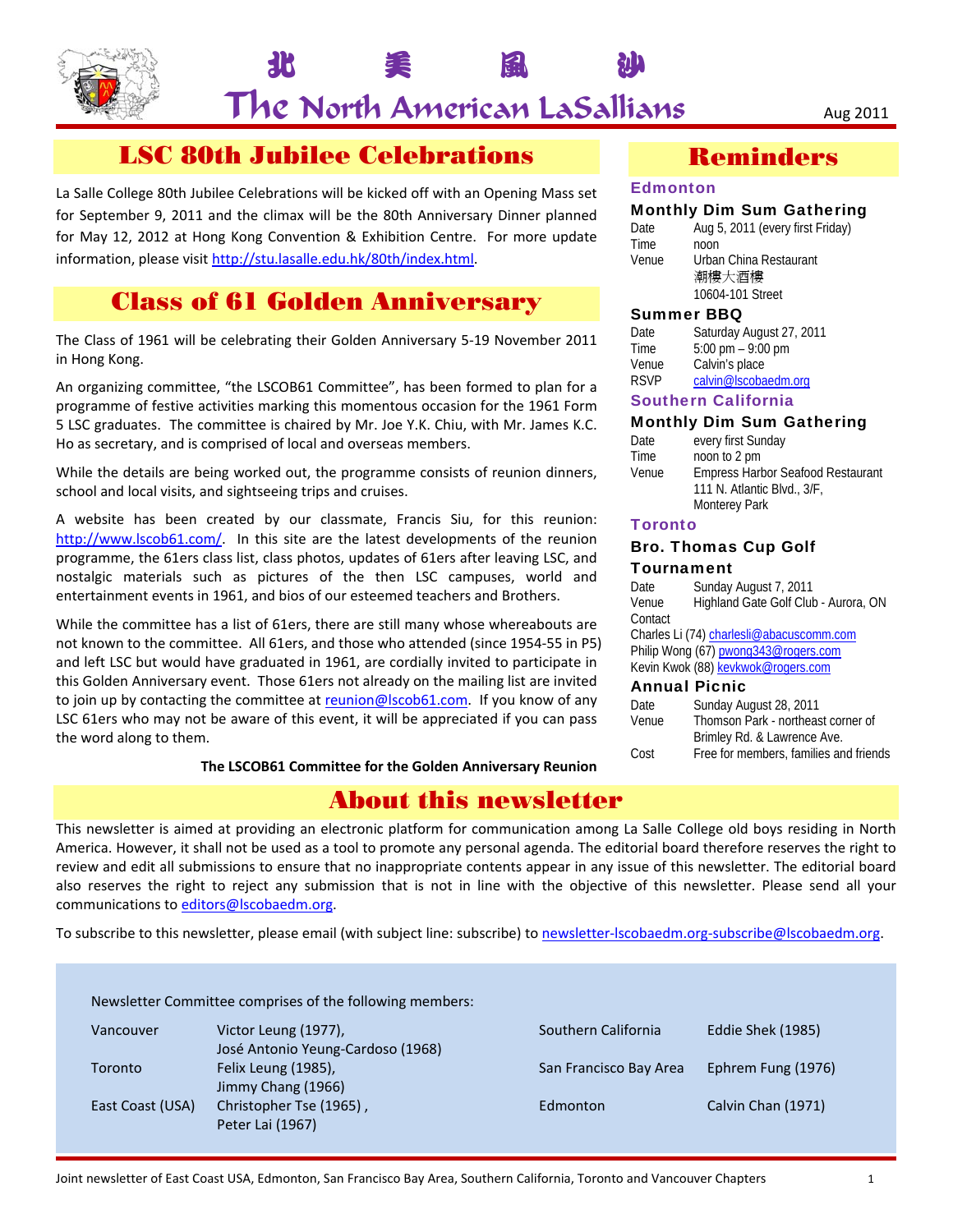

# The North American LaSallians  $\overline{\phantom{a}}_{\rm Aug\,2011}$

北 美 風 沙

# Class of 71 40th Anniversary

An organizing committee has been formed to organize festive activities to mark the momentous occasion for the Class of 1971. Planned activities include:

- campus tour to La Salle College and La Salle Primary School,
- a reunion dinner at the Kowloon Tong Club (九龍塘會),
- a 2‐day‐1‐night trip with family members to Huizhou (惠州), and
- a 3 hours hiking to the Violet Hill Trail (紫羅蘭山徑) followed by a dinner in Stanley area.

The committee is headed by Dr. Robert Yuen Kar-ngai, and contacting email for this event is **71lasallians@gmail.com**. All '71 Lasallians - those 1971 LSC F.5 graduates / logical LSC 1971 F.5 graduates (for example 1960 LSPC P.1, left LSPC/LSC for studying aboard before completing F.5 in 1971, 1973 LSC F.7 graduates etc.), are cordially invited to participate the above activities with their family members.

'71 Lasallians on the mailing list have been notified and invited to join up via circular email (see text below). If you know of any '71 Lasallians who may not be aware of this event, it would be appreciated if you can pass this message to them.

## **Notice sent to the class 71 mailing list**

Forty years ago, we received our graduation certificate from our Alma Mater at the Annual Speech Day on Thursday Nov 18, we picked this day for our reunion dinner to celebrate our 40th graduation anniversary. Forty years after, Nov 18 also happens to be the Annual Speech Day of our Alma Mater, we would like to take the opportunity to drop by to the Speech Day, including a visit to the La Salle Primary School, before our reunion dinner.

Our reunion dinner will be held at a restaurant nearby - Chinese Restaurant of the Kowloon Tong Club (九龍塘會).

## **Saturday and Sunday Nov 19 & 20, 2011**

Day after the reunion dinner, we would like to charter a tour service for a leisure 2-day-1-night trip to 惠州 with our families. We will depart the territory on Saturday morning for the Intercontinental Hotel (惠州洲際渡假酒店) in Huizhou (No.1, Wen Quan Dadao, Hengli Town, Huizhou 中國廣東省惠州市横瀝鎮温泉大道 1 號) and return on Sunday by dinner time.

#### **Monday Nov 21, 2011**

Our celebration activities will be closed with a 2 to 3 hours hiking to the Violet Hill Trail (紫羅蘭山徑, starting at Wong Nai Chung Gap Road, following the water catchment of Wong Nai Chung Gap Reservoir most of the time, passing through Deep Water Bay, Repulse Bay, South Bay and finally ended our hiking around Stanley Bay) and dinner in Stanley area. You may visit http://www.hktraveler.com/route/route19.htm, and http://www.hiking.com.hk/discus/messages/13/224.html on the Internet for details of this hiking trail.

We wish you and your family members could come and join the above programmes. For preparation purpose, we need to estimate the number of participants in each programme, in particular the trip to 惠州, and we need your feedback on this. Kindly let us know which of the foregoing programmes you may be interested to join and the respective participants.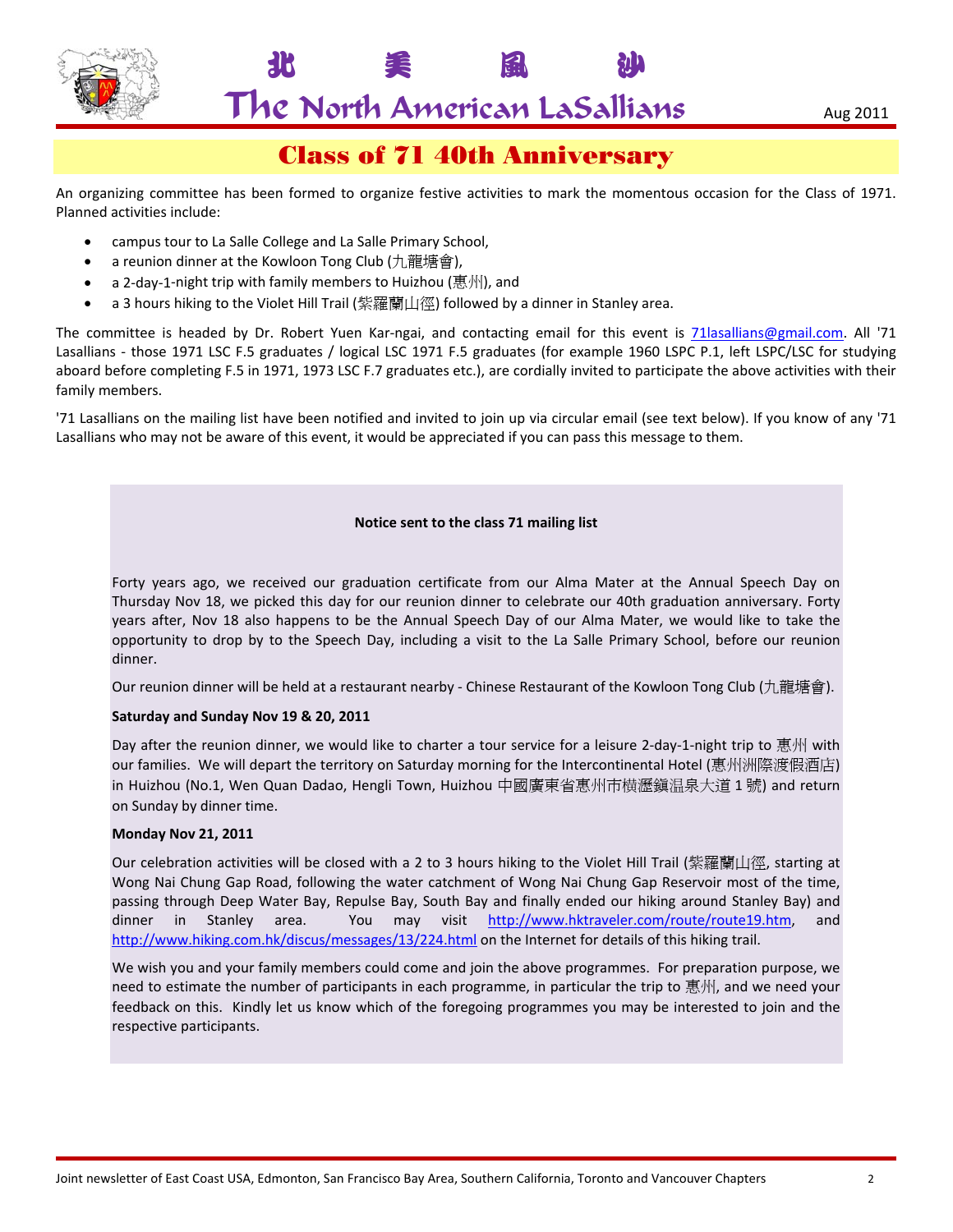

The North American LaSallians

## **Chapter News**

## **Toronto**

## Elected Officers for 2011 - 2013 Term

Jimmy Chang (1966)

The following officers were elected at a directors meeting held on May 30, 2011 for the 2011 - 2013 term:

北

| President             | Jimmy Chang (66)    |
|-----------------------|---------------------|
| <b>Vice President</b> | Danny Au Yeung (67) |
| <b>Vice President</b> | Philip Wong (67)    |
| Secretary             | Chris Fong (94)     |
| Treasurer             | Francis Yeung (71)  |
| Newsletter Editor     | Felix Leung (85)    |
| Sports Captain        | Kevin Kwok (88)     |
| Webmaster             | Philip Wong (67)    |
|                       | Kevin Kwok (88)     |

The other directors for the 2011 - 2013 term remain as:

Peter Chan (72) Albert Ho (54) Peter Lau (70) Angelo Lee (64) Tony Pomeroy (73) Paul Wong (73) John Yeung (73)



Back Row (L-R): Kevin Kwok (88), Angelo Lee (64), John Yeung (73), Tony Pomeroy (73), Felix Leung (85), Treasurer Francis Yeung (71) Middle Row (L-R): Chris Fong (94), 2nd V.P. Philip Wong (67), 1st V.P. Danny Au Yeung (67), Peter Chan (2), Paul Wong (73), Michael Yuen (74) Albert Ho (53) Front Row (L-R): President Jimmy Chang (66), Honorary President Peter K.P. Leung (52)

In addition, Peter K.P. Leung (52) remains as Honorary President and K. B. Ng (76) remains as Honorary Legal Advisor

## **Bro. Thomas Cup Golf Tournament**

| Date            | Sunday August 7, 2011                    |
|-----------------|------------------------------------------|
| Venue           | Highland Gate Golf Club - Aurora, ON     |
| Contact         | Charles Li (74) charlesli@abacuscomm.com |
|                 | Philip Wong (67) pwong343@rogers.com     |
|                 | Kevin Kwok (88) kevkwok@rogers.com       |
|                 | <b>Annual Picnic</b>                     |
| Date            | Sunday August 28, 2011                   |
| $\cdot$ $\cdot$ | .                                        |

| vale  | <b>JUILLAY AURUST ZO, ZUIL</b>                               |
|-------|--------------------------------------------------------------|
| Venue | Thomson Park - northeast corner of Brimley Rd & Lawrence Ave |
| Cost  | Free for all members, families and friends                   |

## **Edmonton**

## **Summer BBQ**

The annual summer BBQ has been scheduled detailed below. Please mark your calendar and join us for fun.

| Saturday August 27, 2011                           |
|----------------------------------------------------|
| 5:00 pm $-9:00$ pm                                 |
| Calvin's place (address can be obtained via email) |
| calvin@lscobaedm.org                               |
|                                                    |